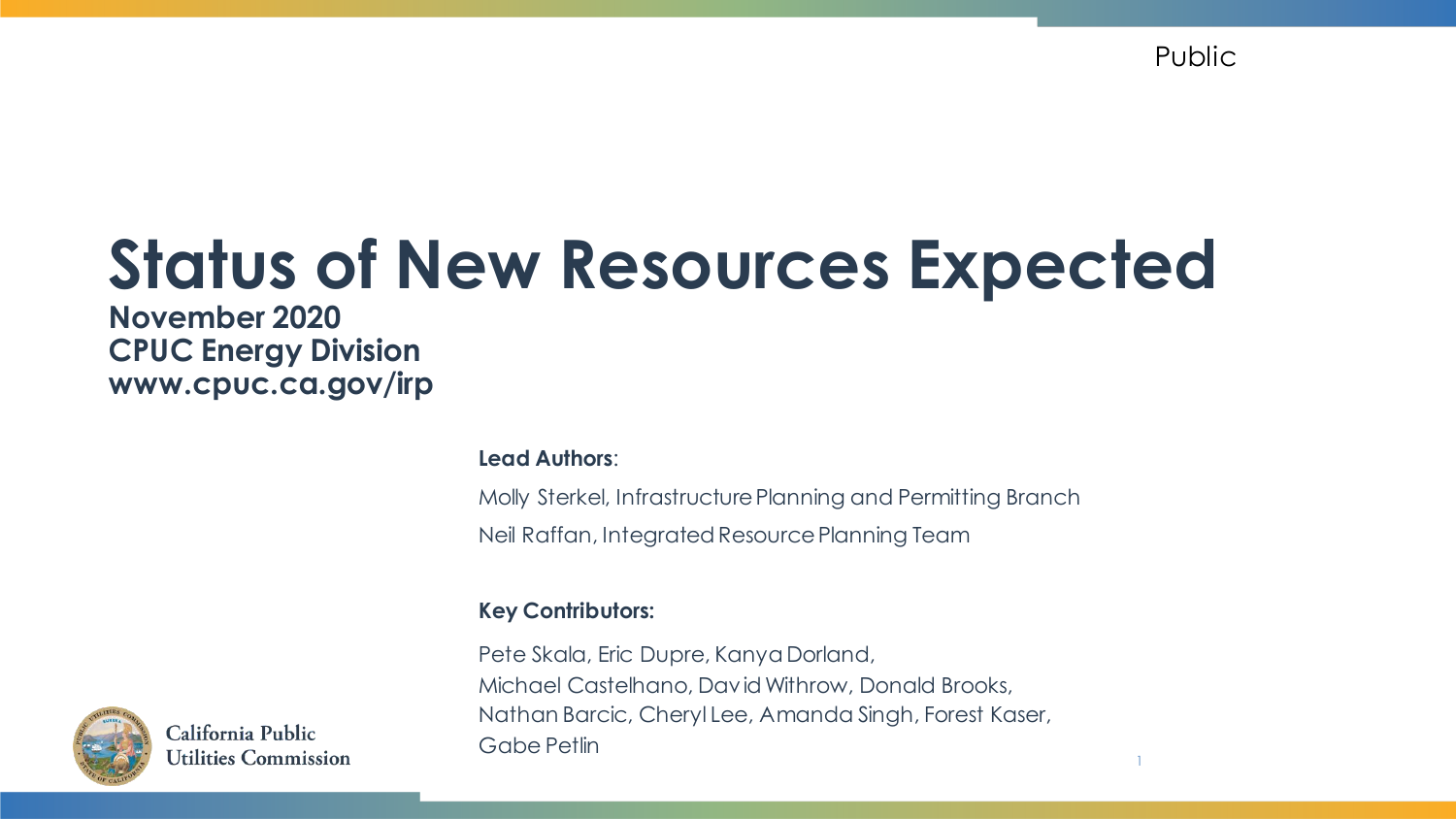### **Table of Contents**

- Summary
- New Resources Expected, Net Qualifying Capacity (NQC) MW
- New Resources Expected, Number of Projects
- New Resources Expected, Nameplate Capacity MW
- Resources Expected from November 2019 Integrated Resource Planning (IRP) Procurement Order, NQC MW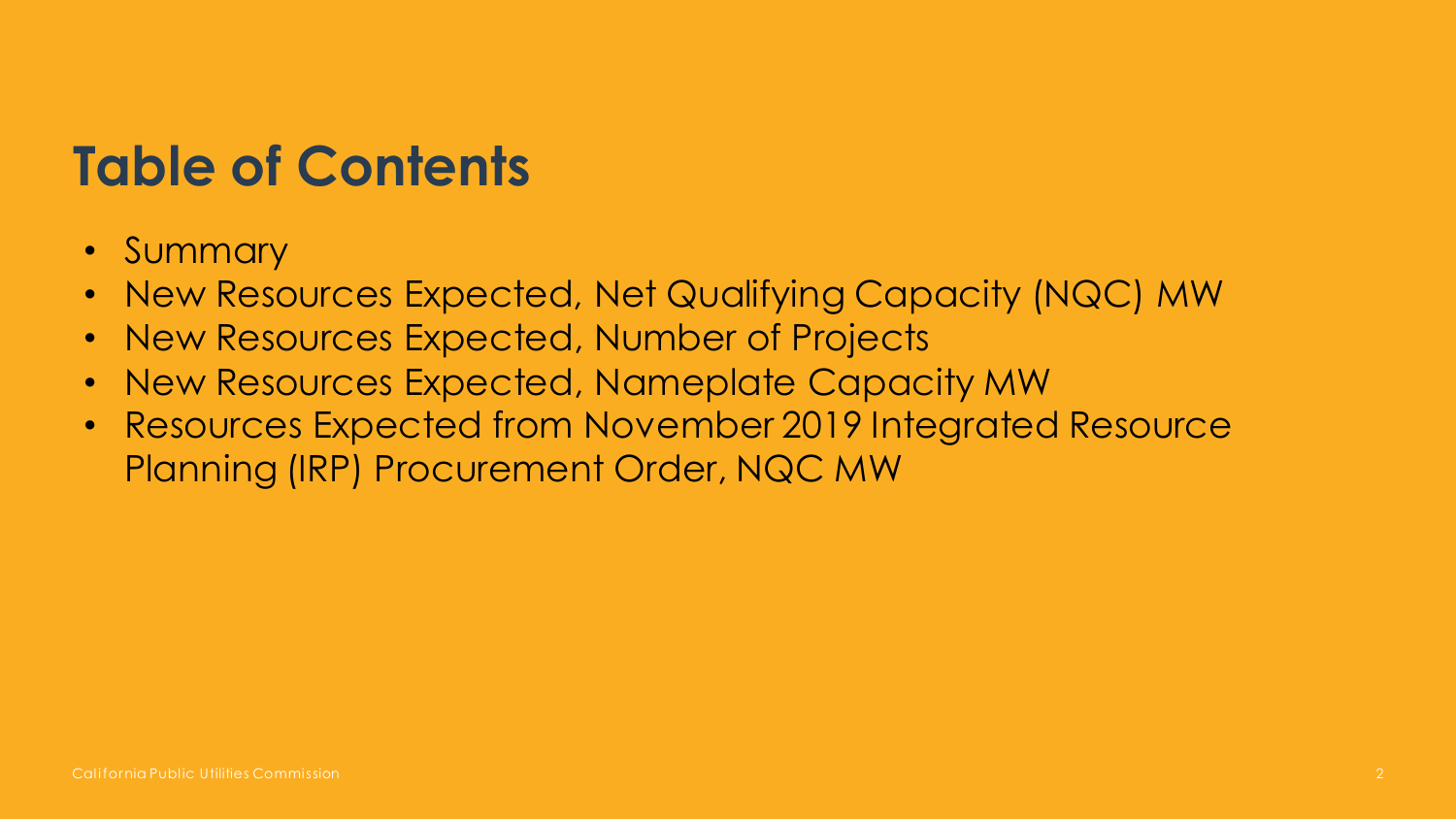### **Significant New Clean Energy Resources are Expected to be Online by August 2021**

- Significant quantities of new clean energy resources will come online based on CPUC staff review of resources under contract to Load Serving Entities (LSEs).
- New clean energy resources will largely replace gas-fired resources that are expected to retire over the next few years.
- Based on existing contracts underway:
	- By August 2021, there are expected to be additions of 2,388 NQC MW (~4,315 Nameplate MW) of new capacity.
	- By August 2024, there are expected to be cumulative additions of 3,977 NQC MW (~8,191 Nameplate MW) of new capacity.
- In addition to existing contracts underway, further significant incremental new resources are expected in the next few years:
	- An additional 1,368 NQC MW, ordered by CPUC in November 2019, is expected to be online by August 2024 (518 NQC MW of that by August 2021). These additional incremental new NQC MWs were either not yet under contract at the time the data was compiled, or the contracts are still confidential.
	- Future incremental new resources, above all specified NQC MWs above, are likely to be developed as a result of the CPUC's Integrated Resource Planning process, but either not yetspecifically contracted for or not yet ordered.

|                                                                                                                                 | <b>New Resources Expected</b><br>Online by 8/2021 | <b>New Resources Expected</b><br>Online by 8/2024 |
|---------------------------------------------------------------------------------------------------------------------------------|---------------------------------------------------|---------------------------------------------------|
| New Resources Expected, Net Qualifying Capacity (NQC) MW<br><b>Contracted &amp; Expected to Count Towards Resource Adequacy</b> | 2,388 NQC MW                                      | 3,977 NQC MW                                      |
| New Resources Expected, Nameplate Capacity MW<br>Contracted                                                                     | 4,315 Nameplate MW                                | 8,191 Nameplate MW                                |
| Number of Projects Expected,<br><b>Contracted</b>                                                                               | 62 projects                                       | 121 projects                                      |

California Public Utilities Commission

3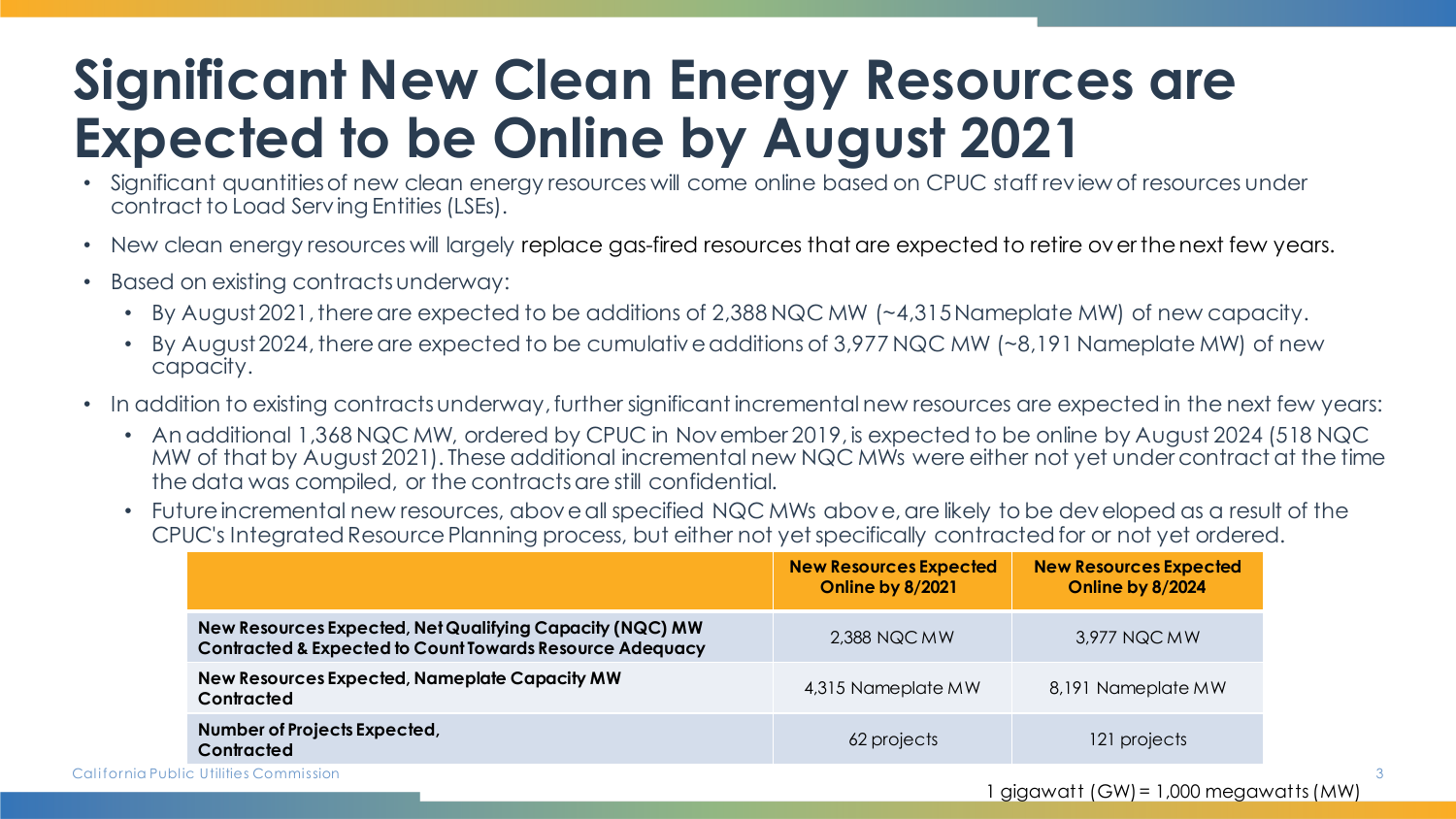### **Notes on Data**

- Data within this deck is based on best information available to staff through November 2020, but data about expected new resources is **constantly subject to change**.
- Even though the underlying data provided herein is subject to change, overall the tables provided demonstrate indicative information about the new resources expected to come online from a variety of CPUC procurement orders and the resource contracting underway by over 40 Load Serving Entities (LSEs).
- Data is shown as both Net Qualifying Capacity (NQC) megawatts (MW) and as Nameplate MW.
	- The NQC MW value adjusts the Nameplate MW value for the resource's ability to provide reliable capacity to the electric grid during peak periods. Only the NQC MW value can count towards Resource Adequacy.
	- All NQC MW values represent September NQC Values.
- Data is not a reliability assessment; data shows expected new resources but is not intended to demonstrate or assess resource sufficiency.
	- Does not include resources already online by August 2020.
	- Does not assess or characterize new resource certainty due to potential project failure risks. All new resources are uncertain until they are online.
	- Does not compare load forecasts with existing resources plus new resources and does not reflect retirements.
- Further resource sufficiency and reliability assessments are needed and underway in CPUC's Integrated Resource Planning (IRP) rulemaking.
	- In 9/2020, Load Serving Entities (LSEs) submitted IRP procurement plans containing data on contracted and planned resources.
	- IRP Plans are being reviewed by CPUC to assess resource sufficiency.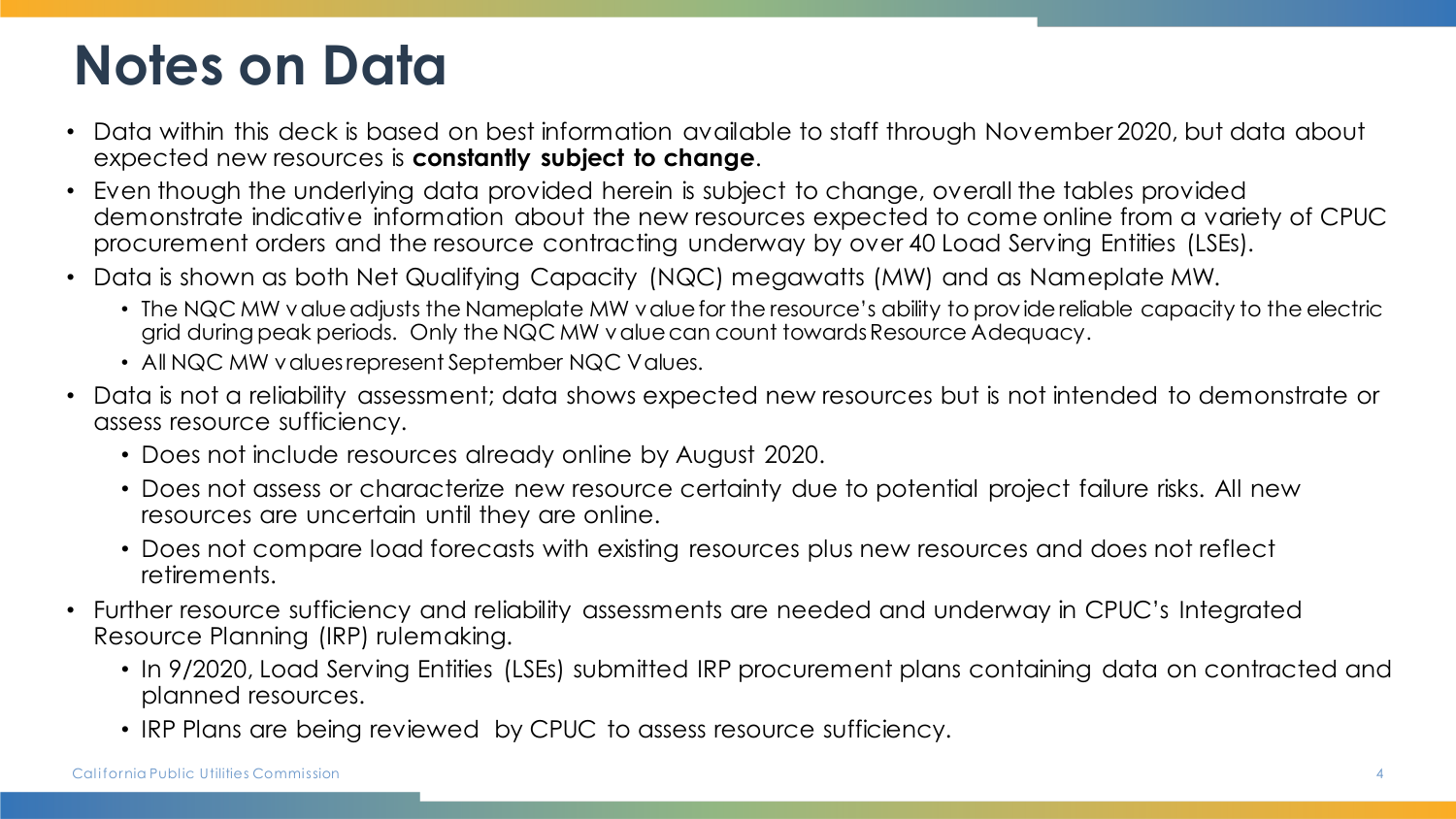## **New Resources Expected, Net Qualifying Capacity (NQC) MW**

**The nameplate capacity MW of a resource is adjusted to net qualifying capacity (NQC) to demonstrate the amount of capacity that counts towards Resource Adequacy (RA) program compliance.**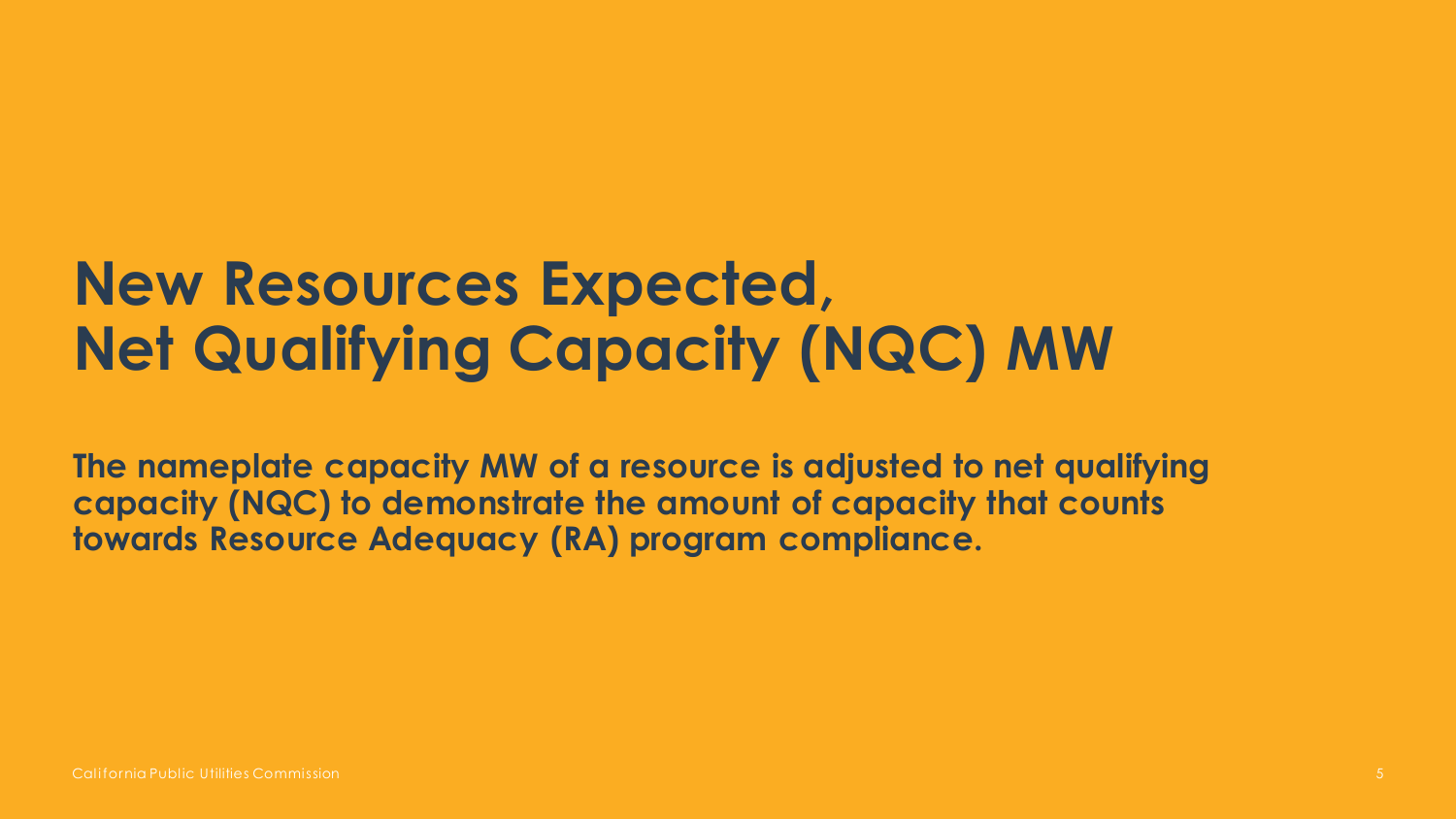#### **New Resources Expected, NQC MW Contracted, By Technology Type**

| Sum of Net Qualifying Capacity (NQC), September NQC Megawatts (MW) |                           |                 |     |                                                                |                    |  |  |  |
|--------------------------------------------------------------------|---------------------------|-----------------|-----|----------------------------------------------------------------|--------------------|--|--|--|
|                                                                    | <b>Online by 8/1/2021</b> |                 |     | Online by 8/1/2022   Online by 8/1/2023   Online post 8/1/2023 | <b>Grand Total</b> |  |  |  |
| Energy Storage                                                     | 461, ا                    | 661             | 105 | 10                                                             | 2,236              |  |  |  |
| Solar plus Storage                                                 | 646                       | 81              | 284 | 257                                                            | ,268               |  |  |  |
| Solar                                                              | 58                        | 61              | 92  |                                                                | 31                 |  |  |  |
| Wind                                                               |                           | 24              |     |                                                                | 135                |  |  |  |
| Geothermal                                                         |                           | $\vert 4 \vert$ |     |                                                                |                    |  |  |  |
| Small Hydro                                                        |                           |                 |     |                                                                | 12                 |  |  |  |
| <b>Total, Contracted NQC MW</b>                                    | 2,388                     | 840             | 481 | 267                                                            | 3,977              |  |  |  |

Note: There may be additional NQC MWs that may be online by 8/1/2021, but they are omitted from this chart because either the resources are uncontracted or the contracting is confidential. All resources shown are new Net Qualifying Capacity (NQC) MWs that were not online prior to August 2020. NQC is the nameplate capacity adjusted for the resource's ability to count towards Resource Adequacy. A ll resources are uncertain until they are online. Some resources may not obtain full deliverability status until after 8/1.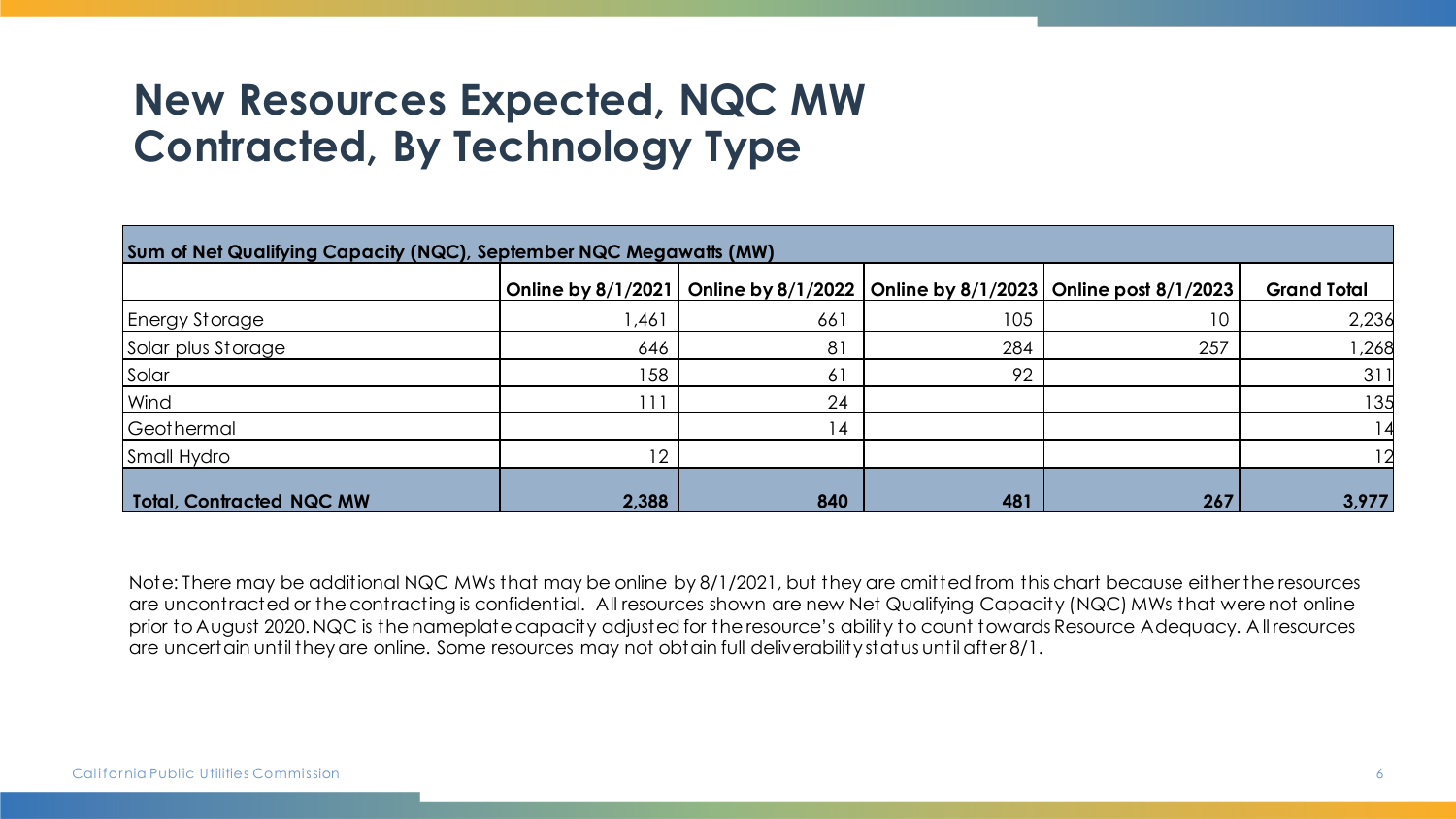#### **New Resources Expected – NQC MW By Load Serving Entity (LSE) Type, By Technology Type**

| Sum of Net Qualifying Capacity (NQC), September NQC Megawatts (MW) |                    |                    |                    |                      |                    |  |
|--------------------------------------------------------------------|--------------------|--------------------|--------------------|----------------------|--------------------|--|
|                                                                    | Online by 8/1/2021 | Online by 8/1/2022 | Online by 8/1/2023 | Online post 8/1/2023 | <b>Grand Total</b> |  |
| <b>Contracted NQC MW</b>                                           | 2,388              | 840                | 481                | 267                  | 3,977              |  |
| <b>Investor-Owned Utility (IOUs)</b>                               | 1,769              | 548                | 33                 | 10                   | 2,360              |  |
| Energy Storage                                                     | ,221               | 548                | 25                 | 10                   | 1,804              |  |
| Solar plus Storage                                                 | 494                |                    |                    |                      | 494                |  |
| Solar                                                              | 38                 |                    | 8                  |                      | 47                 |  |
| Wind                                                               | 16                 |                    |                    |                      | 16                 |  |
| <b>Community Choice Aggregators (CCAs)</b>                         | 584                | 274                | 427                | 257                  | 1,543              |  |
| Solar plus Storage                                                 | 152                | 81                 | 269                | 257                  | 759                |  |
| Energy Storage                                                     | 240                | 113                | 80                 |                      | 433                |  |
| Solar                                                              | 85                 | 58                 | 78                 |                      | 221                |  |
| Wind                                                               | 96                 | 9                  |                    |                      | 105                |  |
| Geothermal                                                         |                    | 14                 |                    |                      | 14                 |  |
| Small Hydro                                                        | 12                 |                    |                    |                      | 12                 |  |
| <b>Electric Service Providers (ESPs)</b>                           | 35                 | 18                 | 21                 |                      | 74                 |  |
| Solar                                                              | 35                 | 3                  | 6                  |                      | 43                 |  |
| Solar plus Storage                                                 |                    |                    | 15                 |                      | 15                 |  |
| Wind                                                               |                    | 15                 |                    |                      | 15                 |  |
| <b>Confidential or Uncontracted NQC MW</b>                         | 518                | 156                | 693                |                      | 1,368              |  |
| <b>Grand Total NQC MW</b>                                          | 2,906              | 996                | 1,175              | 267                  | 5,345              |  |

Notes: All resources shown are new Net Qualifying Capacity (NQC) MWs that were not online prior to August 2020. NQC is the nameplate capacity adjusted for the resource's ability to count towards Resource Adequacy. All resources are uncertain until they are online. Some resources may not obtain full deliverability status until after 8/1. The confidential and uncontracted NQC MW resources shown represent additional CPUC ordered procurement that are either confidential or uncontracted.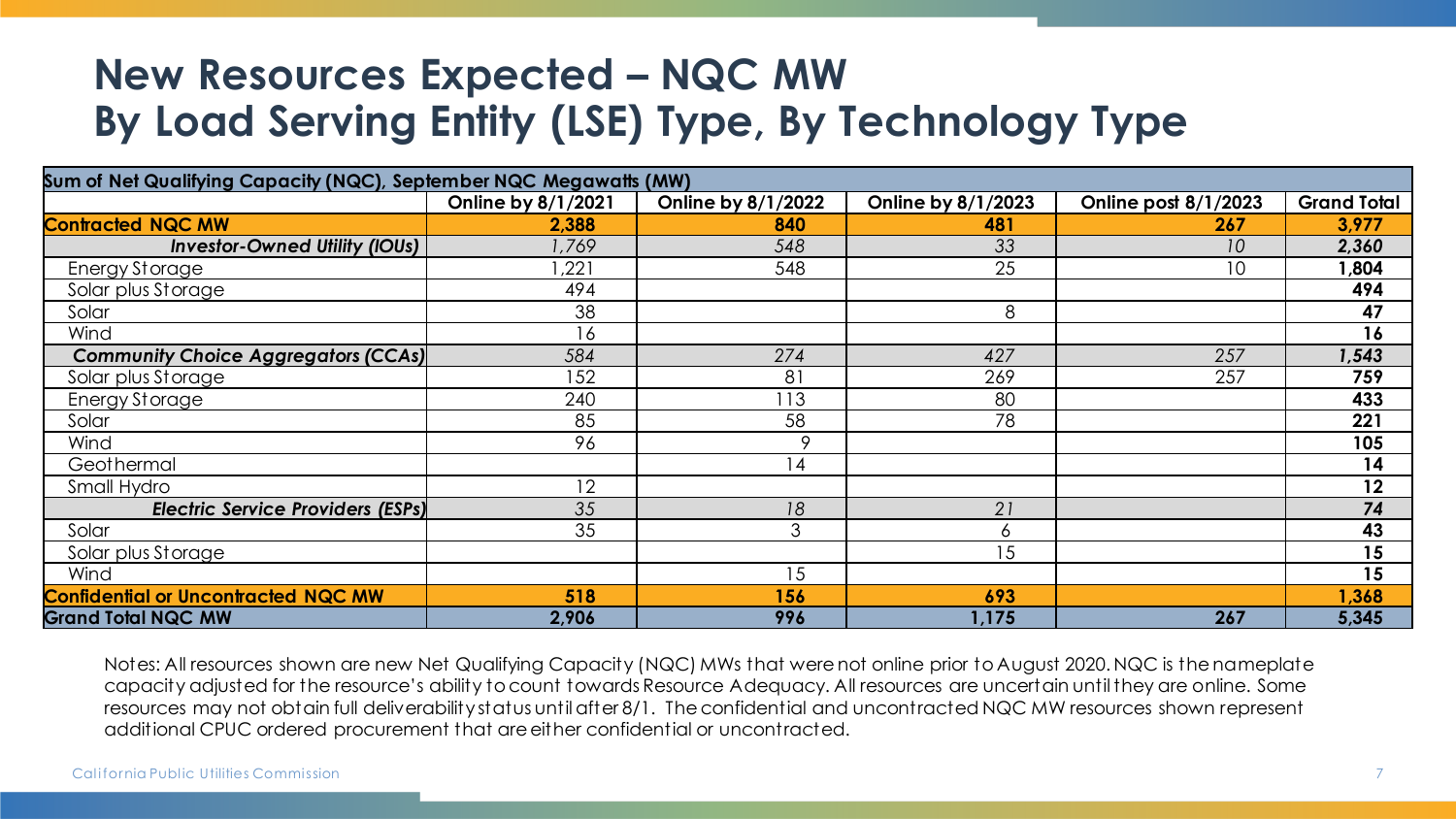#### **New Resources Expected – NQC MW By Procurement Program**

| Sum of Net Qualifying Capacity (NQC), September NQC MW  |                    |                    |                    |                                  |       |  |  |  |
|---------------------------------------------------------|--------------------|--------------------|--------------------|----------------------------------|-------|--|--|--|
|                                                         |                    |                    |                    |                                  |       |  |  |  |
|                                                         | Online by 8/1/2021 | Online by 8/1/2022 | Online by 8/1/2023 | Online post 8/1/2023 Grand Total |       |  |  |  |
| Contracted, By Procurement Program NQC MW               | 2,388              | 840                | 481                | 267                              | 3,977 |  |  |  |
| IRP/2019 Near-Term Procurement                          | 1,107              | 669                | 132                |                                  | 1,907 |  |  |  |
| Renewable Portfolio Standard (RPS)                      | 260                | 54                 | 245                | 22                               | 580   |  |  |  |
| Local Sub-Area/2018 LCR Moss Landing RFO                | 558                |                    |                    |                                  | 558   |  |  |  |
| Other                                                   | 120                | 13                 | 80                 | 236                              | 448   |  |  |  |
| Storage Mandate AB 2514/2016 Energy Storage RFO         |                    | 70                 | 25                 | 10                               | 105   |  |  |  |
| Local Capacity Requirement (LCR)                        | 100                |                    |                    |                                  | 100   |  |  |  |
| 2013 Local Capacity Requirement (LCR)                   | 100                |                    |                    |                                  | 100   |  |  |  |
| Aliso Canyon Energy Storage (ACES)                      | 40                 |                    |                    |                                  | 40    |  |  |  |
| SONGs/Track IV 2016 Pref Res LCR RFO                    | 30                 | 9                  |                    |                                  | 39    |  |  |  |
| Distributed Resources Plan (DRP DIDF/2019 RFO)          | 16                 | 21                 |                    |                                  | 37    |  |  |  |
| Aliso Canyon Energy Storage 2 (ACES2)                   | 31                 |                    |                    |                                  | 31    |  |  |  |
| Preferred Resources Pilot (PRP)                         | 20                 | .5                 |                    |                                  | 25    |  |  |  |
| Integrated Distributed Energy Resources (IDER) 2018 RFO | 5                  |                    |                    |                                  | 5     |  |  |  |
| Distributed Resources Plan (DRP/DIDF) 2018 RFO          | 3                  |                    |                    |                                  | 3     |  |  |  |
| <b>Confidential or Uncontracted NQC MW</b>              | 518                | 156                | 693                |                                  | 1,368 |  |  |  |
| <b>Grand Total NQC MW</b>                               | 2,906              | 996                | 1,175              | 267                              | 5,345 |  |  |  |

Notes: All resources shown are new Net Qualifying Capacity (NQC) MWs that were not online prior to August 2020. NQC is the nameplate capacity adjusted for the resource's ability to count towards Resource Adequacy. All resources are uncertain until they are online. Some resources may not obtain full deliverability status until after 8/1. The confidential and uncontracted NQC MW resources shown represent additional CPUC ordered procurement that are either confidential or uncontracted.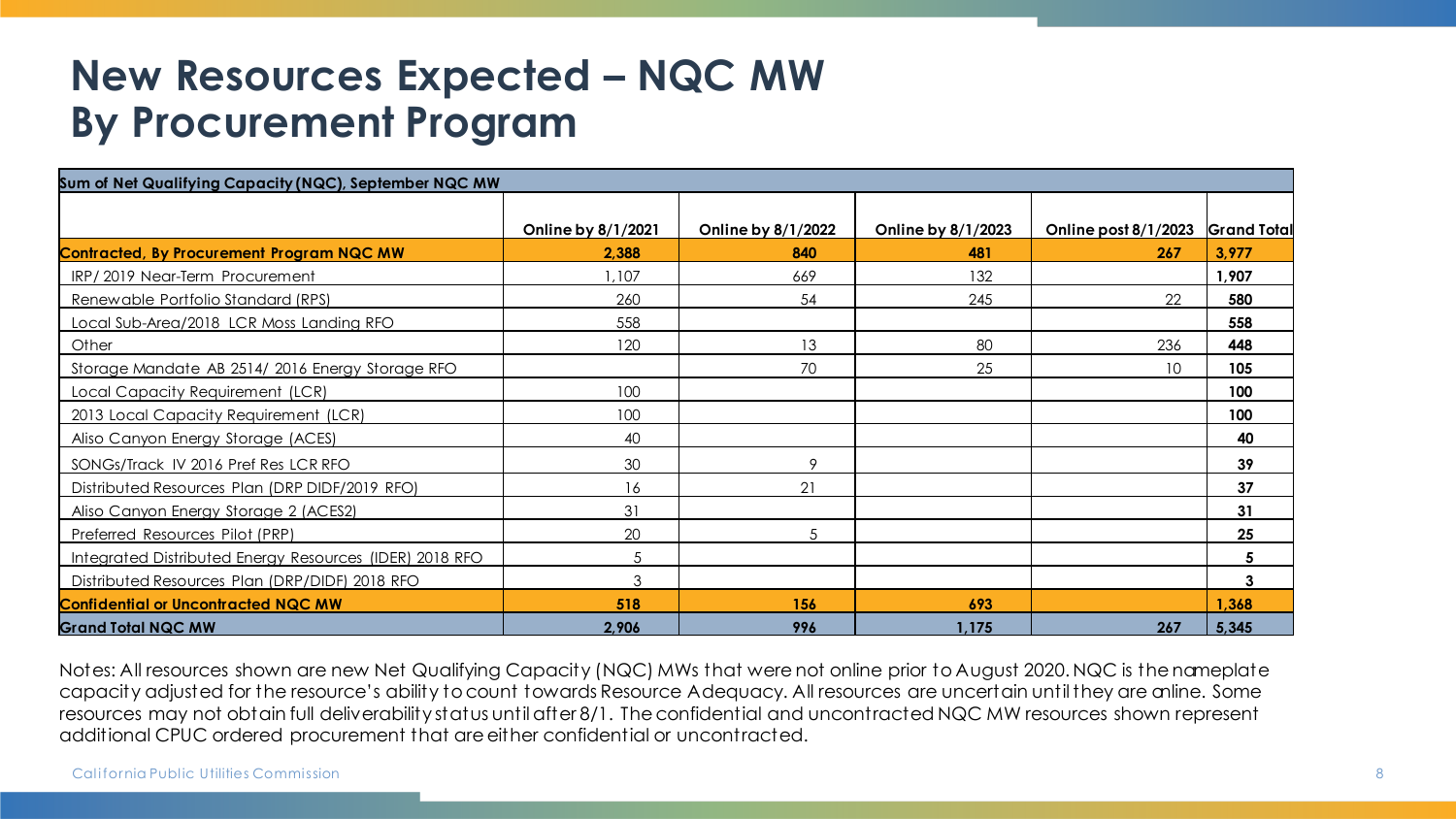# **Number of New Projects Expected, Contracted**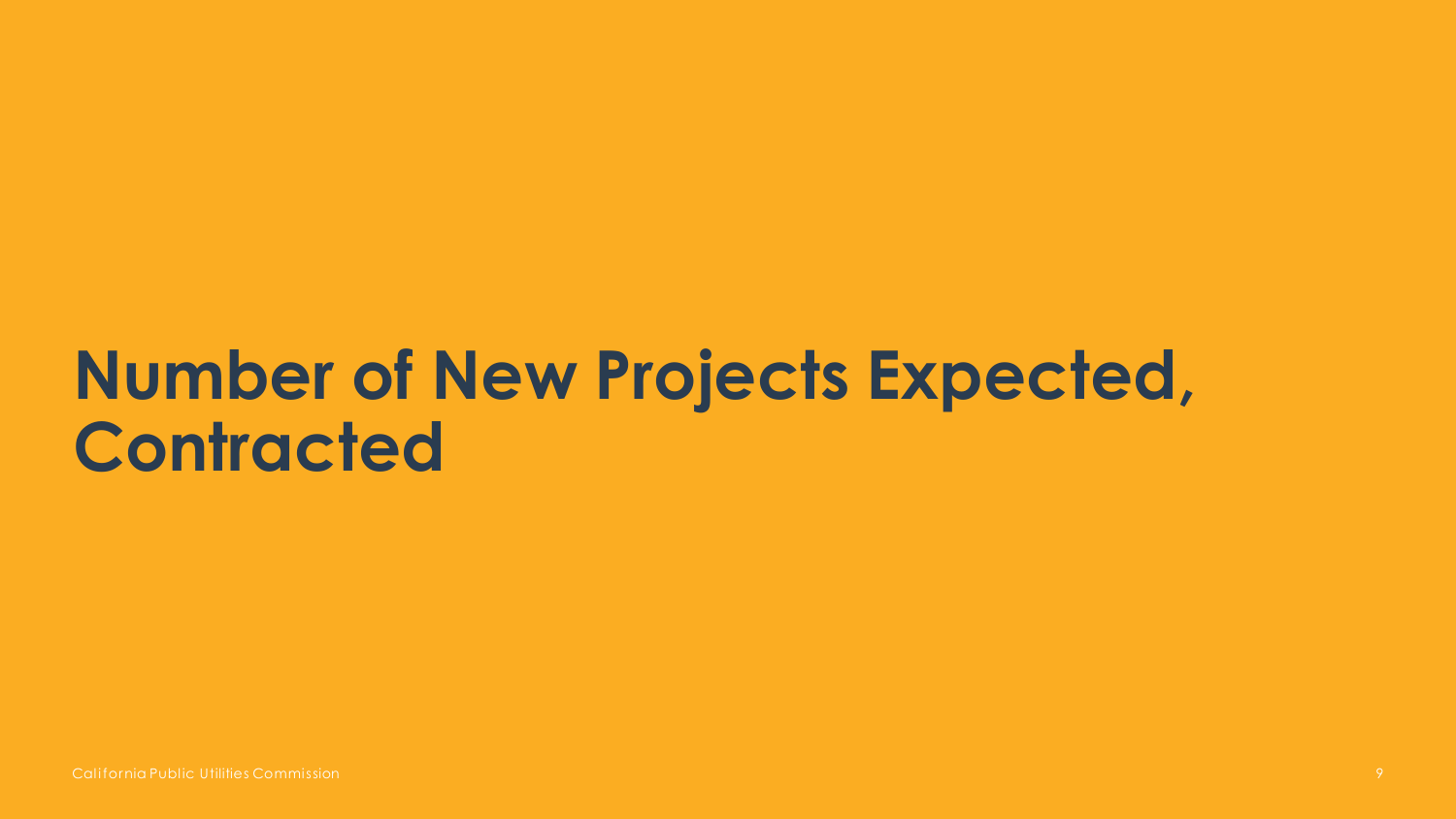#### **Number of New Projects Expected, Under Contract By Load Serving Entity, By Technology Type**

| Load Serving Entity (LSE), Technology Type, Number of New Projects |                    |                    |                    |                    |                    |  |  |
|--------------------------------------------------------------------|--------------------|--------------------|--------------------|--------------------|--------------------|--|--|
|                                                                    | Online by 8/1/2021 | Online by 8/1/2022 | Online by 8/1/2023 | Online by 8/1/2024 | <b>Grand Total</b> |  |  |
| <b>Investor-Owned Utility (IOUs)</b>                               | 34                 | 15                 | 4                  |                    | 54                 |  |  |
| <b>Energy Storage</b>                                              | 25                 | 15                 |                    |                    | 42                 |  |  |
| Solar                                                              | 3                  |                    | 3                  |                    |                    |  |  |
| Solar plus Storage                                                 |                    |                    |                    |                    |                    |  |  |
| Wind                                                               |                    |                    |                    |                    |                    |  |  |
| <b>Community Choice Aggregators (CCAs)</b>                         | 27                 | 17                 | 15                 | 3                  | 62                 |  |  |
| Solar                                                              | 10                 | 6                  | 6.                 |                    | 22                 |  |  |
| Solar plus Storage                                                 | 3                  |                    | 8                  | 3                  | 18                 |  |  |
| Wind                                                               | $\circ$            |                    |                    |                    | 10                 |  |  |
| <b>Energy Storage</b>                                              |                    |                    |                    |                    | 1 <sub>0</sub>     |  |  |
| Geothermal                                                         |                    |                    |                    |                    |                    |  |  |
| Small Hydro                                                        |                    |                    |                    |                    |                    |  |  |
| <b>Energy Service Providers (ESPs)</b>                             |                    | ◠                  | C                  |                    |                    |  |  |
| Solar                                                              |                    |                    |                    |                    |                    |  |  |
| Wind                                                               |                    |                    |                    |                    |                    |  |  |
| Solar plus Storage                                                 |                    |                    |                    |                    |                    |  |  |
| <b>Grand Total, Number of Projects</b>                             | 62                 | 34                 | 21                 |                    | 121                |  |  |

Note: Exact numbers are approximate, due to some projects being jointly procured by LSEs. In some instances, multiple LSEs reported a project jointly; while in other instances, multiple LSEs reported a project multiple times (each project entry representing just a subset of the total project under contract to that specific LSE.)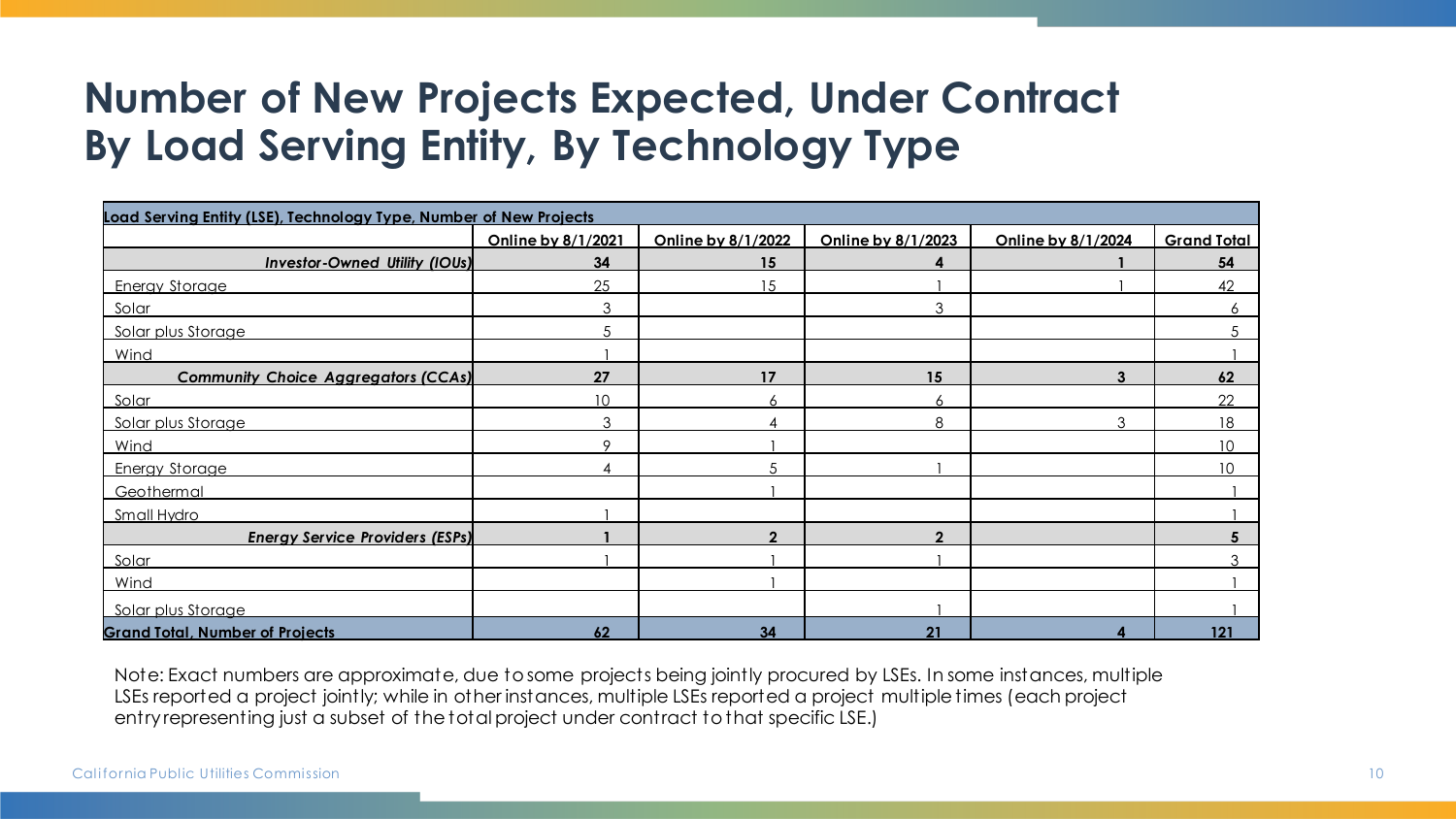### **New Resources Expected, Nameplate Capacity MW**

**Nameplate Capacity MWs have not been adjusted to Net Qualifying Capacity (NQC) MWs for the purposes of counting towards Reliability (aka Resource Adequacy)**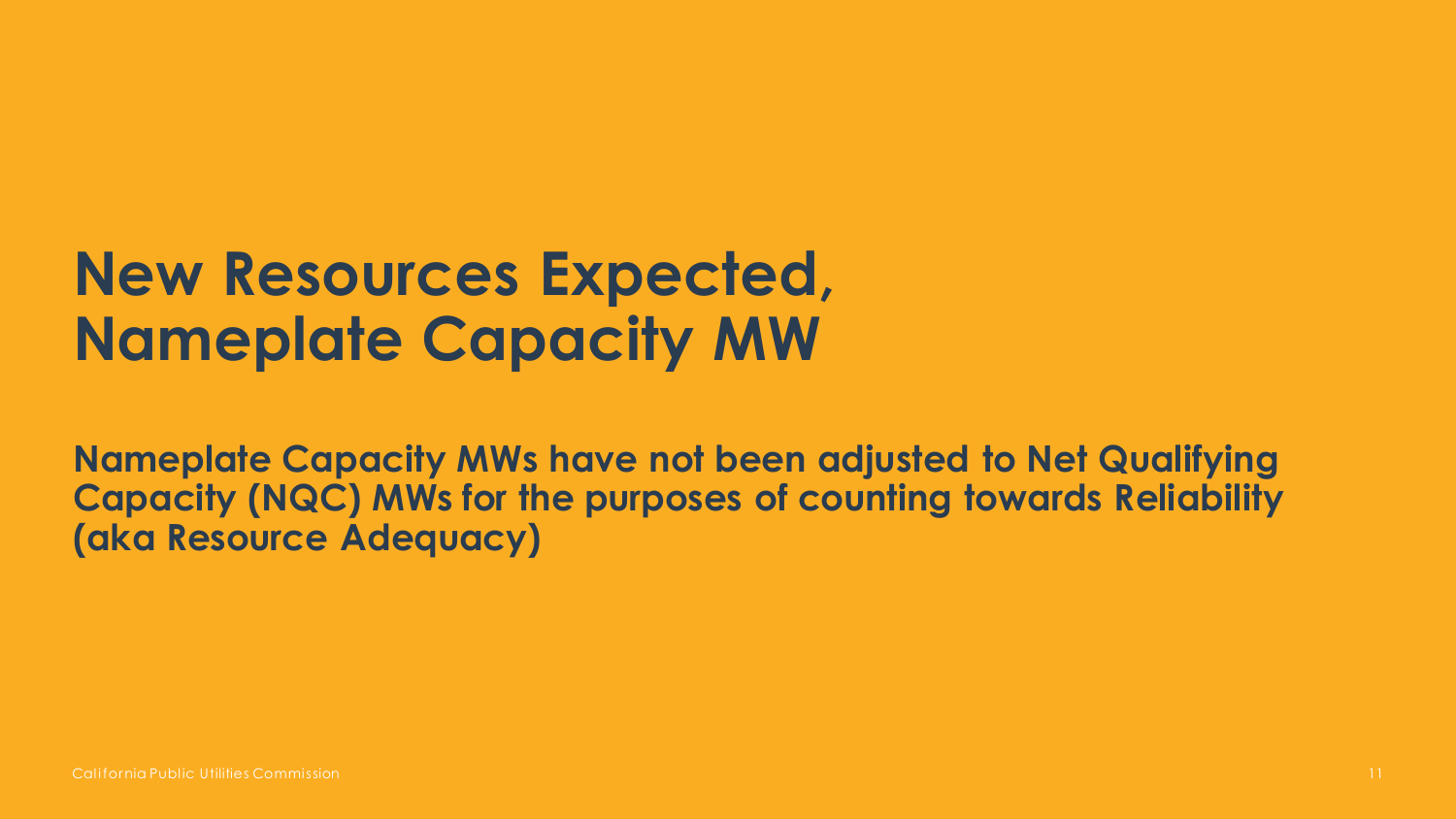#### **New Resources Expected, Nameplate MW By Load Serving Entity Type, By Technology Type**

| <b>Sum of Nameplate Capacity (MW)</b>            |                    |                    |                    |                      |                    |  |
|--------------------------------------------------|--------------------|--------------------|--------------------|----------------------|--------------------|--|
|                                                  | Online by 8/1/2021 | Online by 8/1/2022 | Online by 8/1/2023 | Online post 8/1/2023 | <b>Grand Total</b> |  |
| <b>Contracted Nameplate MW</b>                   | 4,315              | 1,544              | 1,712              | 620                  | 8,191              |  |
| <b>Investor-Owned Utilities (IOUs)</b>           | 2,181              | 541                | 85                 | 10                   | 2,817              |  |
| <b>Energy Storage</b>                            | , 211              | 541                | 25                 | 10                   | ,787               |  |
| Solar plus Storage                               | 592                |                    |                    |                      | 592                |  |
| Solar                                            | 273                |                    | 60                 |                      | 333                |  |
| Wind                                             | 105                |                    |                    |                      | 105                |  |
| <b>Community Choice Aggregators (CCAs)</b>       | ,884               | 883                | 492.               | 610                  | 4,869              |  |
| Solar plus Storage                               | 391                | 282                | 853                | 610                  | 2,136              |  |
| Solar                                            | 604                | 413                | 559                |                      | ,576               |  |
| Wind                                             | 637                | 60                 |                    |                      | 697                |  |
| <b>Energy Storage</b>                            | 240                | 113                | 80                 |                      | 433                |  |
| Geothermal                                       |                    | 14                 |                    |                      | 14                 |  |
| Small Hydro                                      | 12                 |                    |                    |                      | 12                 |  |
| <b>Energy Service Providers (ESPs)</b>           | 250                | 120                | 135                |                      | 505                |  |
| Solar                                            | 250                | 20                 | 40                 |                      | 310                |  |
| Wind                                             |                    | 100                |                    |                      | 100                |  |
| Solar plus Storage                               |                    |                    | 95                 |                      | 95                 |  |
| <b>Confidential or Uncontracted Nameplate MW</b> | 518                | 156                | 693                |                      | 1,368              |  |
| <b>Grand Total Nameplate MW</b>                  | 4,833              | 1,700              | 2,405              | 620                  | 9,559              |  |

Notes: All resources shown are new Nameplate MWs that were not online prior to August 2020. The Nameplate MWs must be adjusted downwards to convert the capacity to net qualifying capacity, or NQC MW, that demonstrates the resource's ability to count towards Resource Adequacy. All resources are uncertain until they are online. Some resources may not obtain full deliverability status until after 8/1. The confidential and uncontracted NQC MW resources shown represent additional CPUC ordered procurement that are either confidential or uncontracted.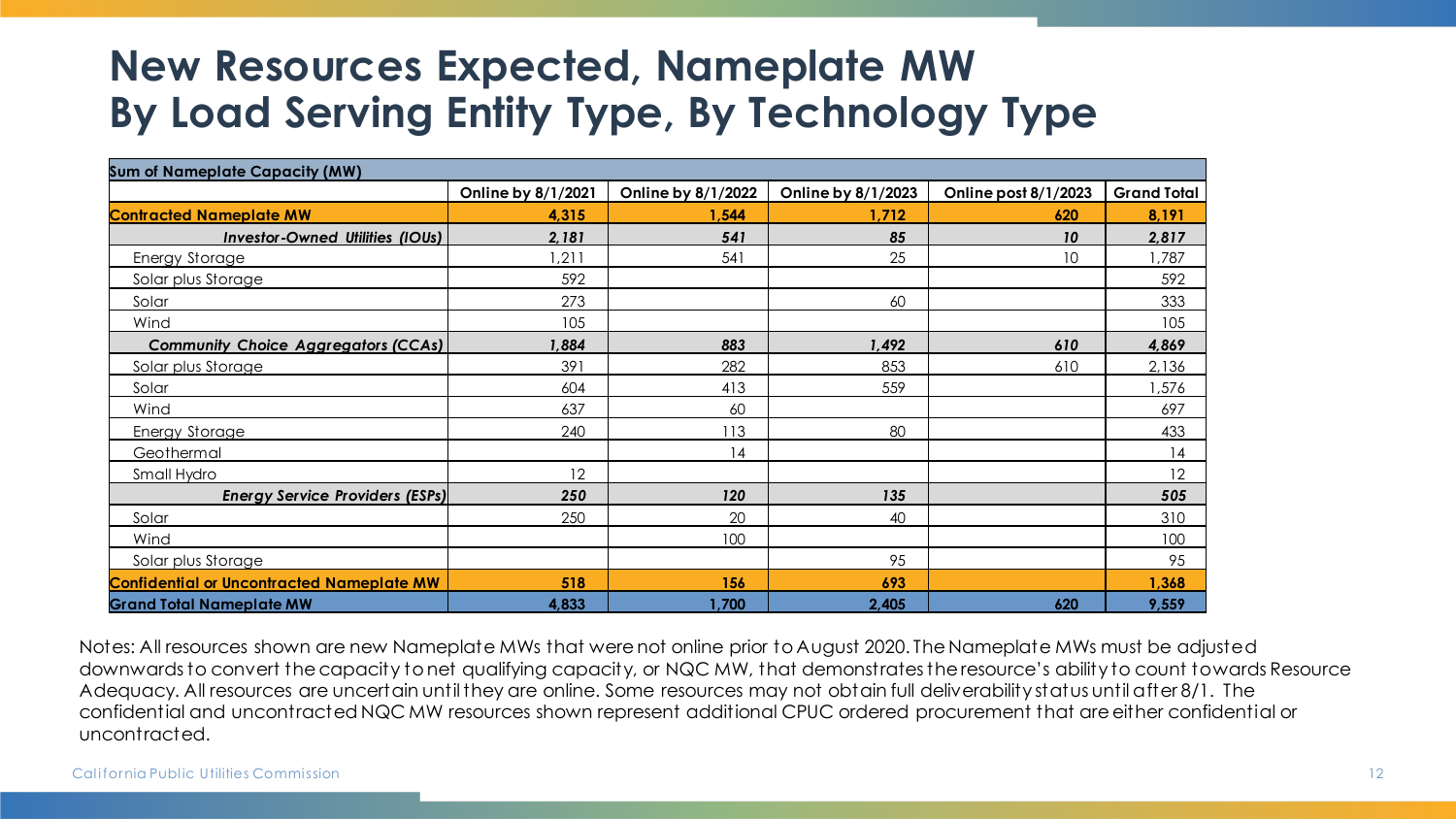#### **New Resources Expected, Nameplate MW Contracted, By Technology Type**

| <b>Sum of Contracted Nameplate Capacity MW</b> |                    |                    |                    |                        |                    |  |  |
|------------------------------------------------|--------------------|--------------------|--------------------|------------------------|--------------------|--|--|
|                                                | Online by 8/1/2021 | Online by 8/1/2022 | Online by 8/1/2023 | Online post $8/1/2023$ | <b>Grand Total</b> |  |  |
| Solar plus Storage                             | 983                | 282                | 948                | 610                    | 2,823              |  |  |
| <b>Energy Storage</b>                          | ,451               | 654                | 105                | 10 <sup>°</sup>        | 2,220              |  |  |
| Solar                                          | ,127               | 433                | 659                |                        | 2,219              |  |  |
| Wind                                           | 742                | 160                |                    |                        | 902                |  |  |
| Geothermal                                     |                    | 14                 |                    |                        |                    |  |  |
| Small Hydro                                    | 12                 |                    |                    |                        |                    |  |  |
| Total, Contracted Nameplate MW                 | 4,315              | 1,544              | 1,712              | 620                    | 8,191              |  |  |

Note: All resources shown are new Nameplate MWs that were not online prior to August 2020. The Nameplate MWs must be adjusted downwards to convert the capacity to net qualifying capacity, or NQC MW, that demonstrates the resource's ability to count towards Resource Adequacy. All resources are uncertain until they are online. This table does not include resources online prior to A ugust 2020 and does not show confidential or uncontracted resources.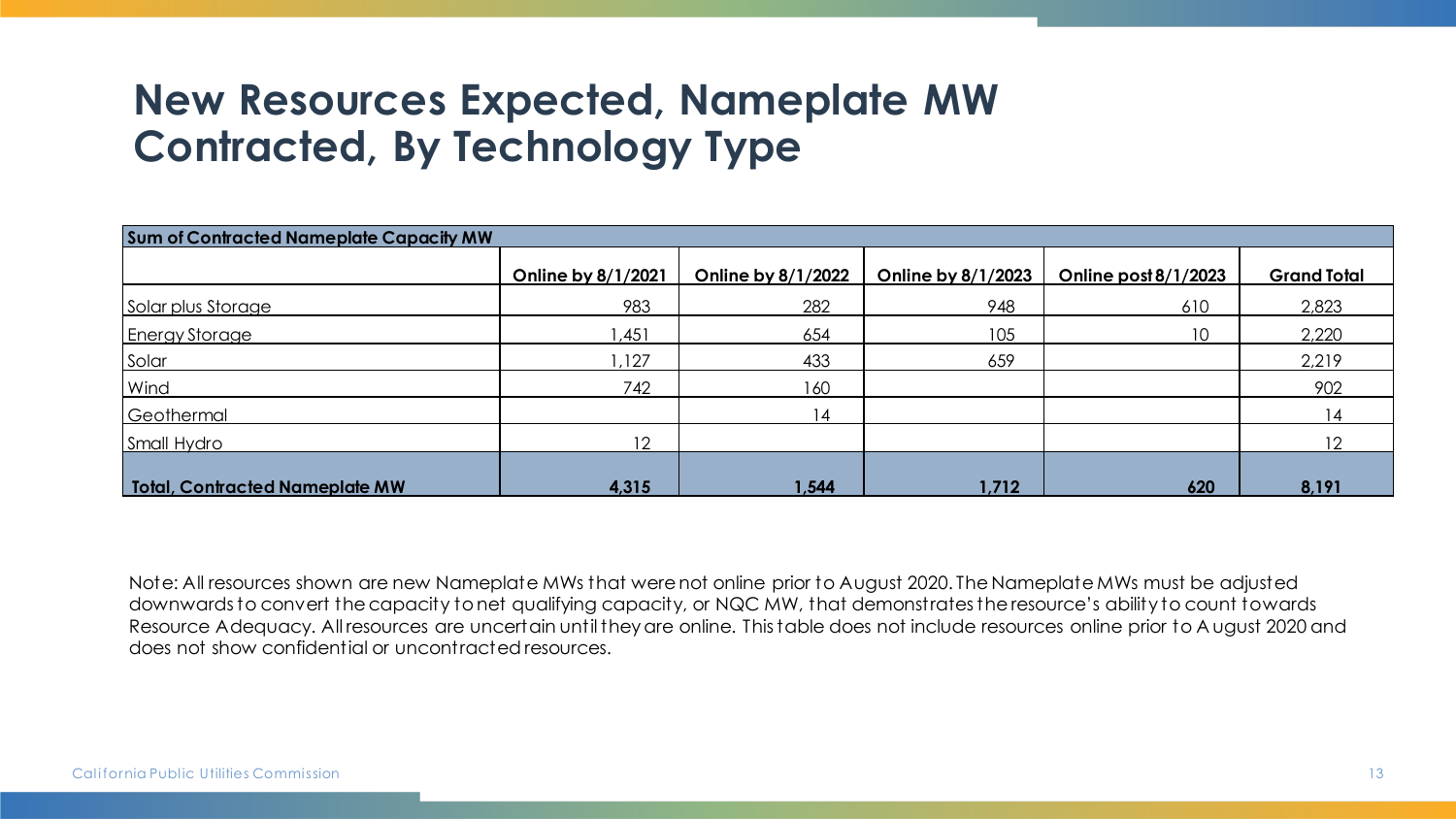**Expected Resources from CPUC's November 2019 Integrated Resource Planning (IRP) Procurement Order** 

**November 2019 IRP Order required 3,300 MW NQC by 8/1/2023. There were three tranches ordered and some existing capacity is eligible to count towards the order. Tranches are 1,650 MW NQC by 8/1/2021, and 825 MW NQC by 8/2022 and 825 MW NQC by 8/2023.** 

**For more information on the IRP Procurement Track: <https://www.cpuc.ca.gov/General.aspx?id=6442463413>**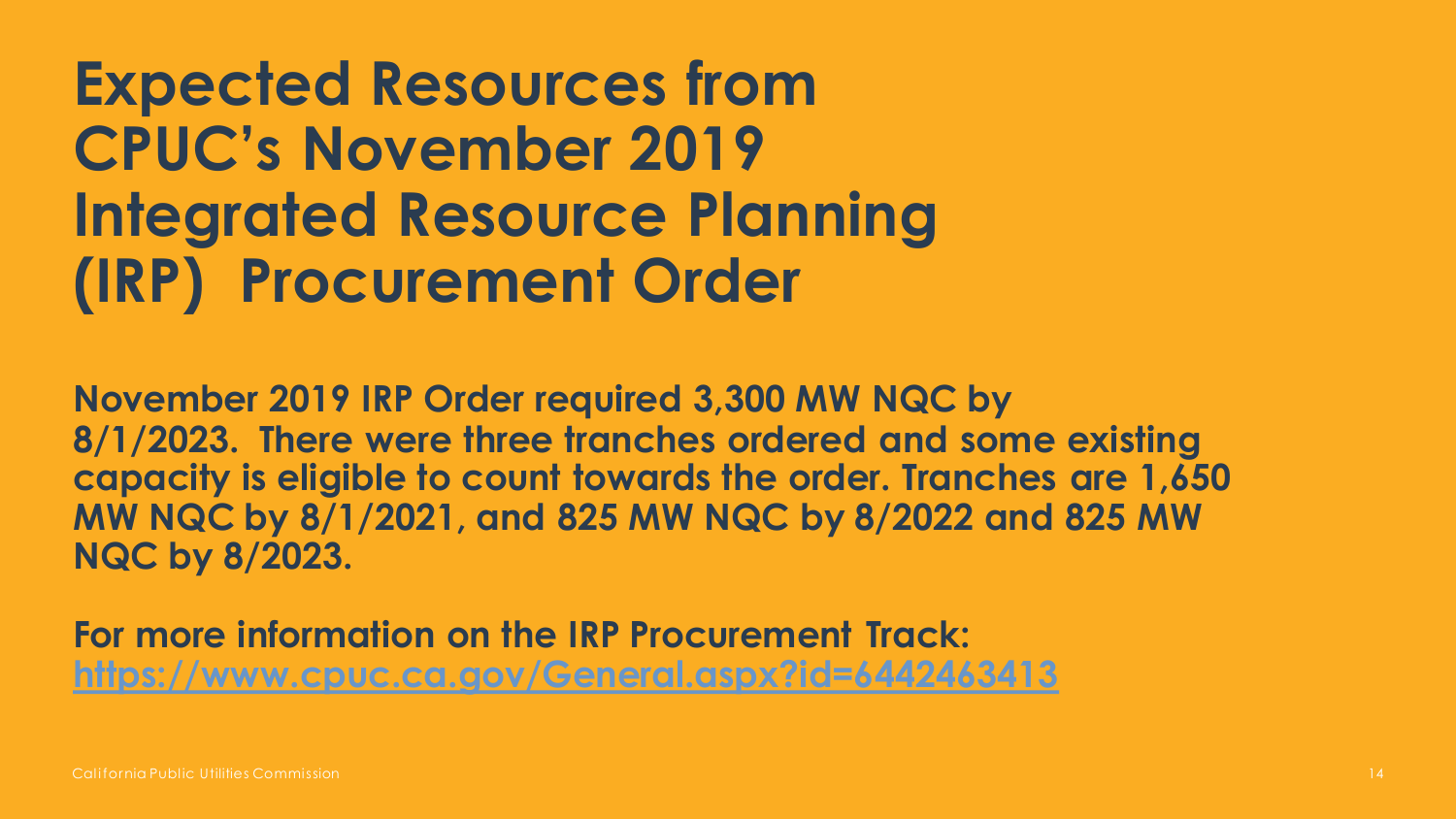### **IRP Near Term Procurement Order, Capacity MW NQC by Load Serving Entity (LSE) Type, by Technology Type**

| Sum of IRP Near Term Procurement NQC MW, September NQC MW |                          |       |                                                                      |     |       |  |  |  |
|-----------------------------------------------------------|--------------------------|-------|----------------------------------------------------------------------|-----|-------|--|--|--|
|                                                           | Online prior to 8/1/2020 |       | Online by 8/1/2021 Online by 8/1/2022 Online by 8/1/2023 Grand Total |     |       |  |  |  |
| <b>Contracted, NQC MW</b>                                 | 25                       | 1,107 | 669                                                                  | 132 | 2,030 |  |  |  |
| <b>Investor-Owned Utilities (IOUs)</b>                    |                          | 798   | 433                                                                  |     | 1,329 |  |  |  |
| <b>Energy Storage</b>                                     |                          | 304   | 433                                                                  |     | 737   |  |  |  |
| Solar plus Storage                                        |                          | 494   |                                                                      |     | 494   |  |  |  |
| <b>Community Choice Aggregators (CCAs)</b>                | 17                       | 274   | 218                                                                  | 111 | 619   |  |  |  |
| <b>Energy Storage</b>                                     |                          | 135   | 110                                                                  |     | 245   |  |  |  |
| Solar plus Storage                                        |                          | 54    | 53                                                                   | 65  | 173   |  |  |  |
| Solar                                                     | 14                       | 37    | 40                                                                   | 46  | 137   |  |  |  |
| Wind                                                      | $\mathfrak{Z}$           | 47    |                                                                      |     | 51    |  |  |  |
| Geothermal                                                |                          |       | 14                                                                   |     | 14    |  |  |  |
| <b>Energy Service Providers</b>                           | Я                        | 35    | 18                                                                   | 21  | 82    |  |  |  |
| Solar                                                     | $\mathsf{R}$             | 35    | 3                                                                    | 6   | 51    |  |  |  |
| Solar plus Storage                                        |                          |       |                                                                      | 15  | 15    |  |  |  |
| Wind                                                      |                          |       | 15                                                                   |     | 15    |  |  |  |
| <b>Confidential LSE or Uncontracted, NQC MW</b>           |                          | 518   | 156                                                                  | 693 | 1,368 |  |  |  |
| <b>Grand Total, IRP Procurement Order NQC MW</b>          | 25                       | 1,625 | 825                                                                  | 825 | 3,300 |  |  |  |

Note: Table only shows IRP Near-Term Procurement order related projects and does not include all expected new NQC MW since other procurement programs are expected to result in new resources in the same timeframe. Table does include 25 NQC MW of resources that were online prior to August 2020 that are likely to count towards the IRP near-term procurement order, but that 25 NQC MW are not included in other slides. Some procurement shown as IOU procurement may be IOUs on behalf of non-IOU customers in cases where a CCA or ESP chose an opt-out provision of the IRP Near-Term procurement order.

California Public Utilities Commission 15